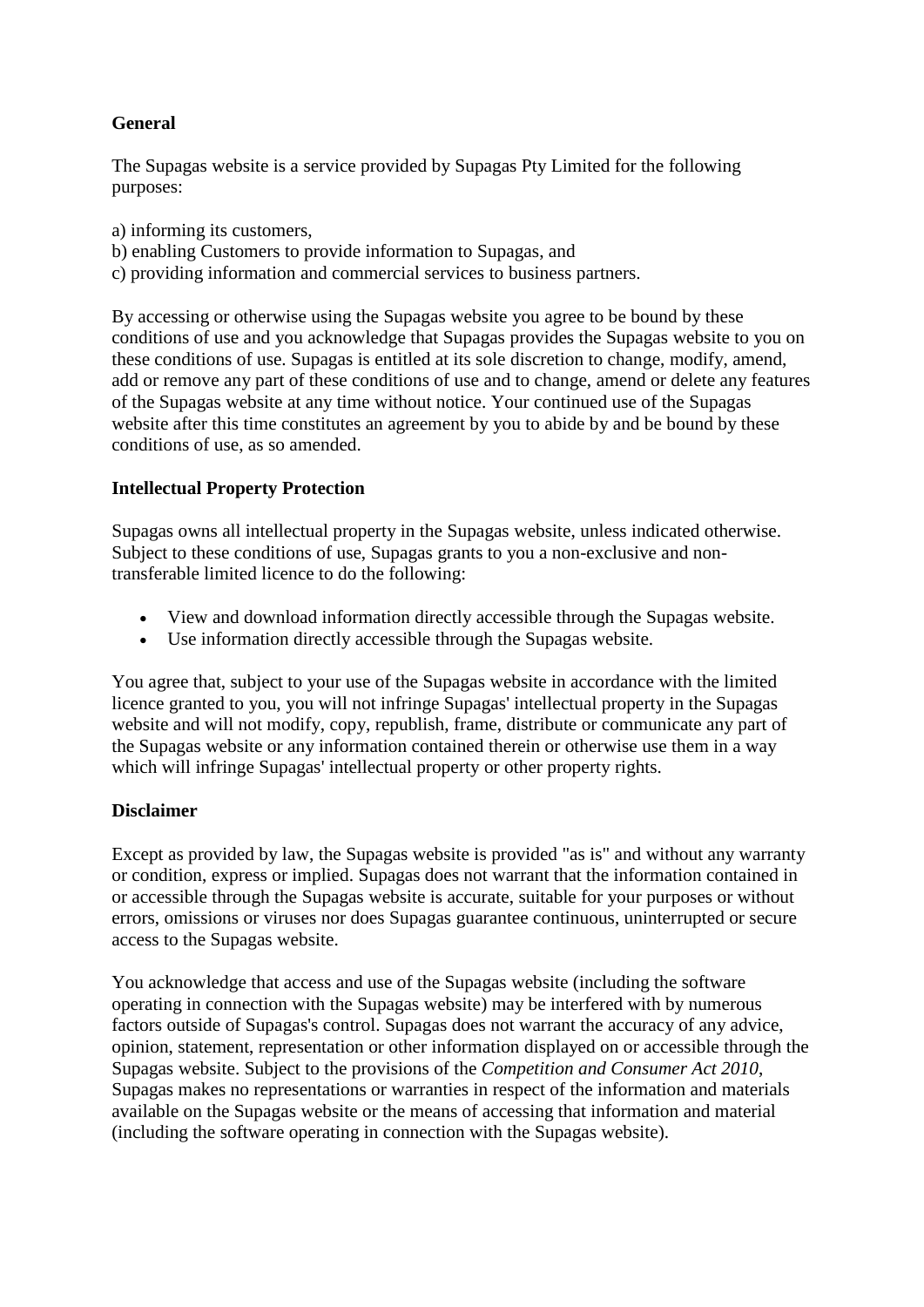Supagas makes no warranty or representation and accepts no responsibility for any websites operated or controlled by entities other than Supagas which are or may become linked or framed to or from the Supagas website.

## **Use of Information**

If you upload or otherwise provide any information or **content** in the course of accessing or using the Supagas website, you agree that such content will be available to Supagas to use in any manner it thinks fit, subject to applicable provisions of any legislation including (without limitation) privacy legislation. You agree that you will not upload or otherwise provide any content: which:

- Is defamatory, fraudulent, unlawful, threatening, intimidating, harassing, harmful, hateful, abusive, tortious, vulgar, obscene, invasive of another's privacy, sexist, racist, homophobic, violent, degrading; or
- Infringes the intellectual or other proprietary interests of third parties; or
- Impersonates another person or entity, attempts to solicit personal information from another user, contains sexually explicit language or images, advertises or promotes the sale of products or services such as firearms, tobacco or alcohol, adult products and services and any other products or services Supagas considers to be inappropriate; or
- Contains spam, chain letters, pyramid and other such selling and marketing schemes, computer viruses, computer code, files or programs or other harmful components that are designed to interrupt, destroy, change or limit the functionality of the Supagas website or any other computer software, hardware or other electronic equipment, information which in any way impinges on another user's use or enjoyment of the Supagas website or otherwise breaches or encourages other users to breach these terms of use; or
- Violates any law, statute or regulation; or
- Forges information to disguise the origin of any content; and
- Encourages or incites any other customer to engage in any of the above behaviour.

You agree to grant Supagas a non-exclusive, worldwide, perpetual, irrevocable, royalty- free, sub-licensable right to exercise the copyright you have in any content, in all media now known or not currently known. You also agree to waive any moral rights or similar rights you may have or may acquire in the future in that content in our favour.

### **Limitation of Liability**

You agree that Supagas is not liable to you or anyone else for any loss or damages (including direct, indirect, special or consequential loss) arising out of or in connection with the use of the Supagas website, the use by Supagas of information provided by you to Supagas through the Supagas website or any such loss or damage which may arise should you be unable to access the Supagas website, for whatever reason and however arising, including negligence.

To the extent that Supagas is able to limit the remedies available under these conditions of use, Supagas expressly limits its liability for breach of a condition or warranty implied by virtue of any legislation to the following remedies (the choice of which is to be at Supagas 's sole discretion):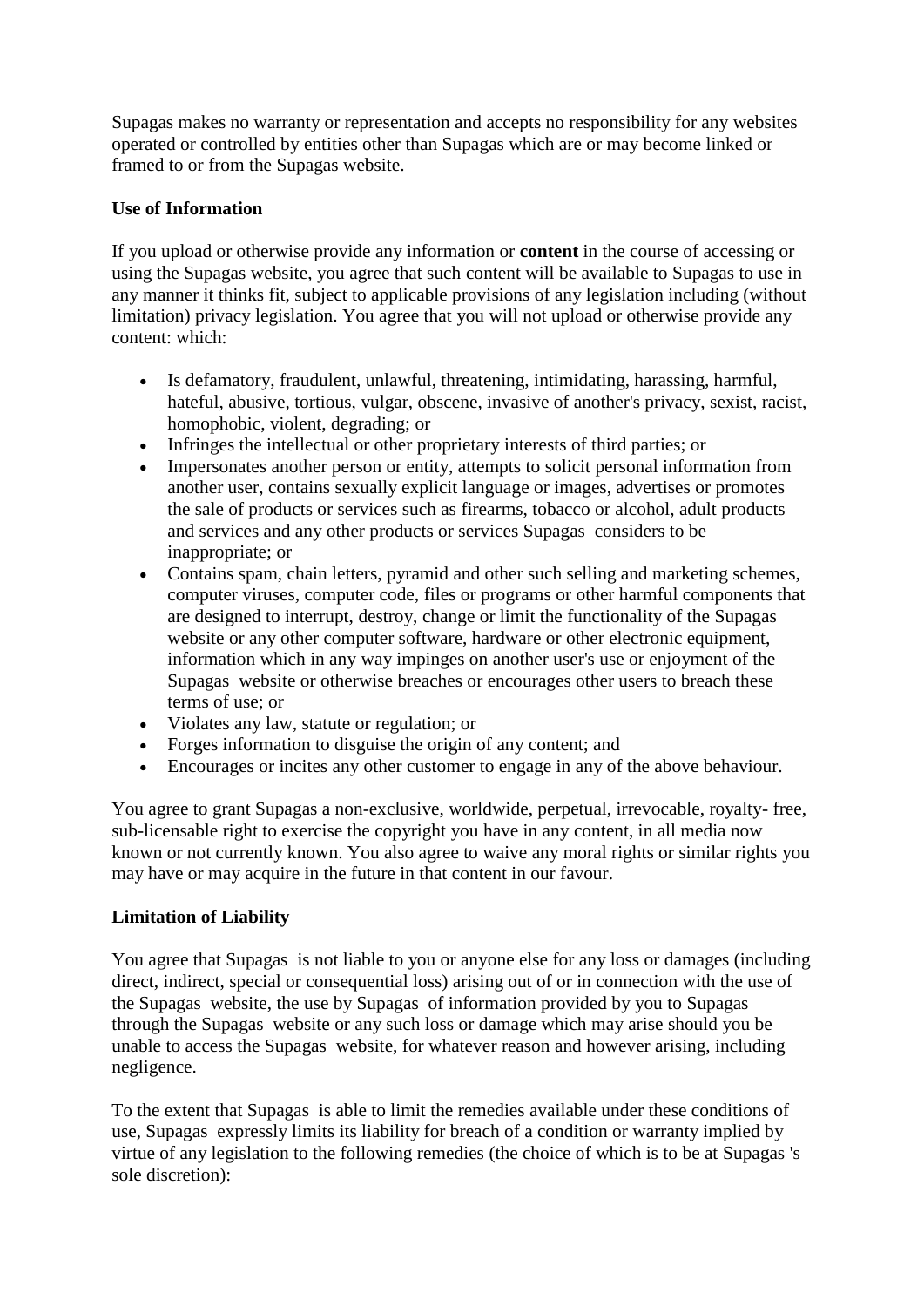- In the case of goods, any one or more of the following:
	- o The replacement of the goods or supply of equivalent goods;
	- o The repair of the goods;
	- o The payment of the costs of replacing the goods or of acquiring equivalent goods; or
	- o The payment of the costs of having the goods repaired; and
- In the case of services:
	- o Supply of the services again; or
	- o The payment of the cost of having the services supplied again.

You indemnify Supagas against any action, liability, claim, loss, damage, proceeding, expense (including legal costs) suffered or incurred by us, arising from, or which is directly or indirectly, related to:

- Your breach or non-observance of any term of these conditions of use; or
- Any breach or inaccuracy in any of your representations or warranties.

## **Breach and termination**

If you breach any provision of these terms of use Supagas may immediately issue a warning, temporarily suspend or permanently prevent your access to all or certain parts of the Supagas website. In any event, Supagas may terminate these terms of use (and your right to use the Supagas website) at any time and for any reason without prior notice to you.

## **Choice of Law and Use of Supagas Website**

These conditions of use, and the agreement of which they form part, is to be governed by the laws of the State of New South Wales, Australia. Supagas has designed the Supagas website for use only within the Commonwealth of Australia and makes no warranties or representations with regard to use by persons accessing, downloading or otherwise using the Supagas website outside the Commonwealth of Australia. The Supagas website is available only to people in Australia who can form legally binding contracts under applicable law.

### **No agency**

No agency, partnership, joint venture, employee-employer or franchisor-franchisee relationship is intended or created between you and Supagas by these terms of use.

### **Security & Privacy**

Supagas Pty Ltd constantly strives to improve and make its Online presence more attractive for you. Only by knowing which pages on our website are visited most frequently and how long our visitors spend there can we optimize the contents of the Supagas websites to best suit your requirements. We process personal data collected during visits to our website in accordance with the data protection regulations applicable in the country where the entity responsible for processing the data is based. The websites of Supagas may contain links to websites of other providers not covered by this data protection declaration.

The entity responsible for data processing regarding this website is Supagas Pty Ltd, Ingleburn, NSW, Australia.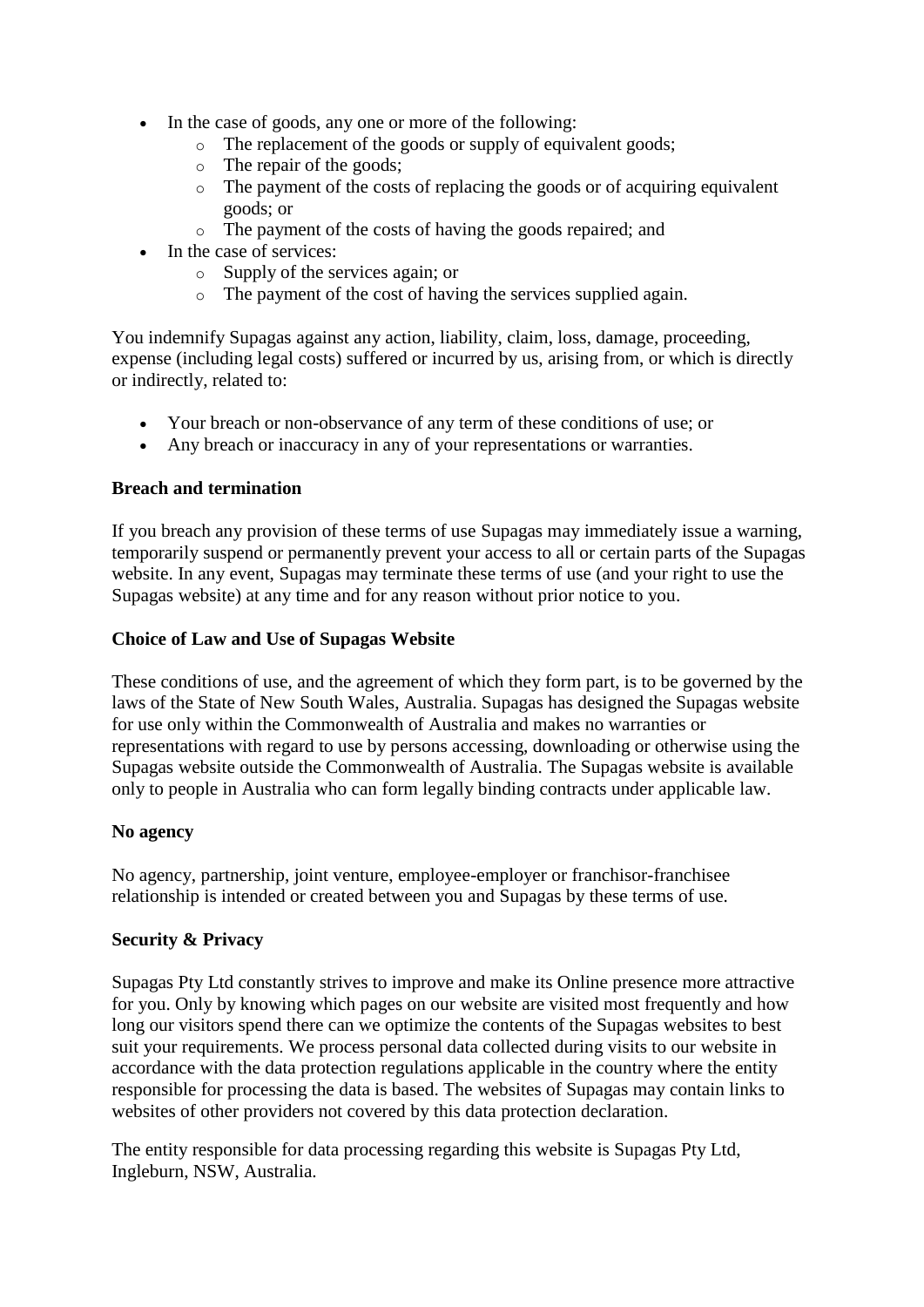## **Collection, Processing and Use of Personal Data**

When you access the websites of Supagas Pty Ltd, general information is automatically recorded. Such information does for example include the date of your visit, the type of web browser, the operating system used, the domain name of your Internet service provider and your IP address. This exclusively refers to information which does not allow Supagas Pty Ltd to draw any conclusions about your personal identity and which is recorded only for the duration of the visit without being stored beyond the end of your visit. Such data is not merged with data from other sources. Personal data are stored only if you expressly and of your own accord provide them to us, for example within the scope of an enquiry, a registration, reservation, survey, contest or for performing a contract. The personal data collected by Supagas are exclusively used for contract performance. Any other use takes place only with your express prior consent.

## **Use of Cookies**

Cookies are text files containing information. They are stored on the hard drive of your computer without causing any damage there.

We use cookies to make our website more user friendly and access to our members' area easier. By using cookies, we can provide log-in data upon your next visit as a personal preset feature, which for example enables you to store your password for registration in the members' area.

For maintaining a log-in session, we therefore use so-called session cookies. Session cookies are small information units containing an arbitrarily generated identification number called Session ID, which are stored in your computer's memory. A session cookie furthermore stores information on its origin and storage period. These cookies cannot store any other data. As soon as you log out from the members' area, the session cookies used are deleted.

### **Using and Passing on Traffic Data**

Supagas analyses the aforementioned data, including cookies, exclusively for statistical purposes and for its technical administration of the website. Data are not passed on to third parties, neither for commercial nor for non-commercial purposes.

You can, of course, also view our websites without cookies. Most Internet browsers accept cookies automatically. You can prevent cookies from being stored on your hard drive by selecting the "do not accept cookies" option in your browser settings. For details on how this works in detail, please consult the instructions provided by your browser manufacturer. You can delete any cookies already set on your computer at any time. However, if you do not accept any cookies certain functions on our website may be restricted.

### **Web Analysis**

This website uses Google Analytics, a web analysis service of Google Inc. ("Google"). Google Analytics uses cookies to enable an analysis on how you use the website. The information generated by the cookie about your use of the website (including your IP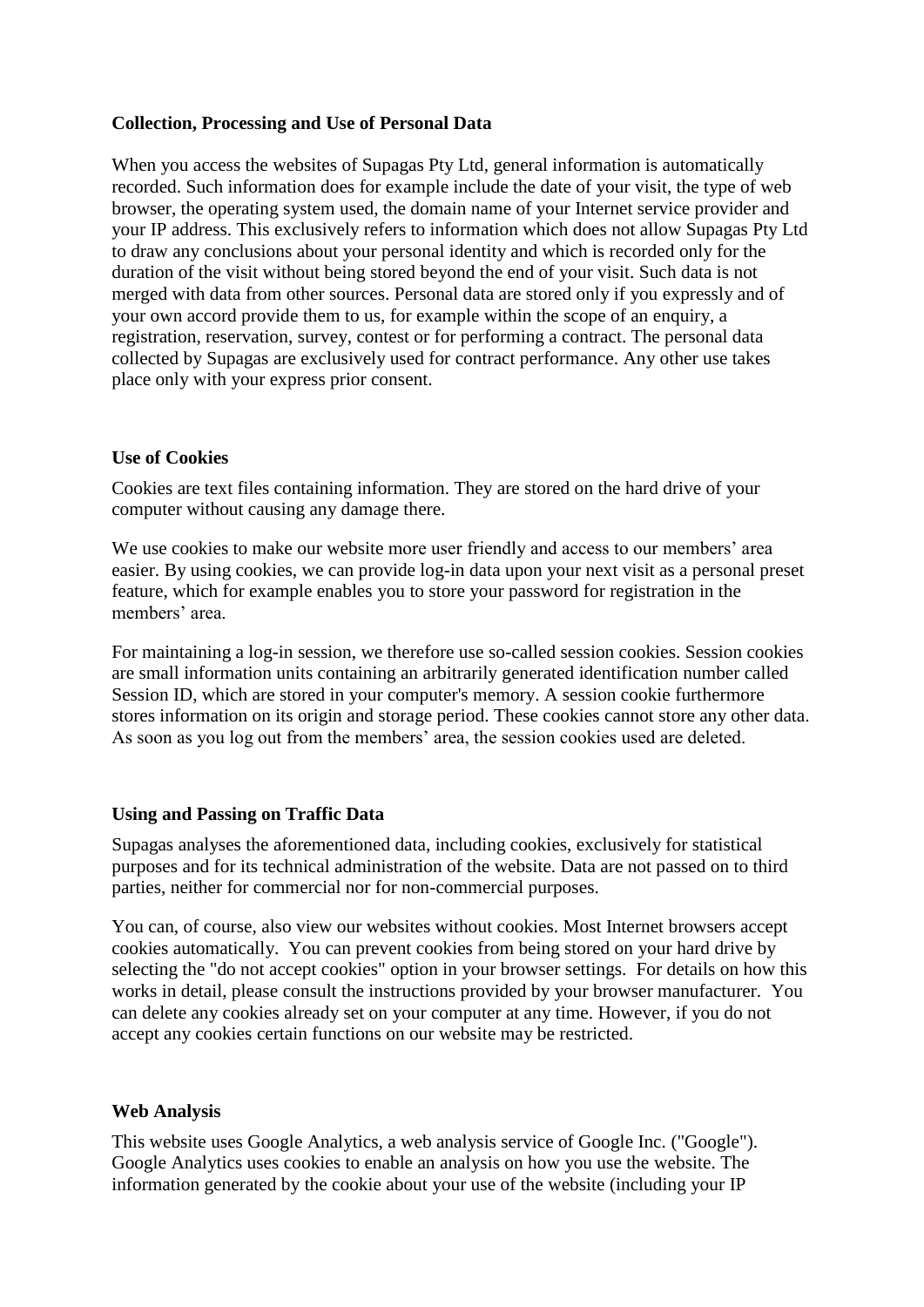address) will as a rule be transmitted to and stored by Google on servers in the United States. To the extent that your IP address is collected for this purpose, it is always technically reduced and thus anonymised and untraceable. Only in exceptional cases will the full IP address be transferred to a Google server in the USA to be reduced there. On our behalf, Google will use this information for analysing your use of the website, for compiling reports on website activities for us, and for providing other services to us relating to website and Internet usage. Google may also disclose this information to third parties where required to do so by law, or where such third parties process the information on Google's behalf. Google will not associate your IP address with any other data held by Google. You can prevent the installation of the cookies by setting your browser accordingly. However, we would like to point out that in this case you might not be able to fully use all the functions of this website. Alternatively, you can prevent the collection of data and its transfer to Google by downloading and installing a dedicated browser plug-in:

(https://tools.google.com/dlpage/gaoptout?hl=). You will then be able to nonetheless use our website without restriction.

#### **Social Media Integration**

Our website uses social plugins ("plugins") of the following social networks:

facebook.com, operated by Facebook Ireland Limited Hanover Reach, 5-7 Hanover Quay, Dublin 2 Ireland ("Facebook")

twitter.com, operated by Twitter Inc, Attn: Copyright Agent, 795 Folsom Street, Suite 600, San Francisco, CA 94107, USA ("Twitter")

Google.com, operated by Google Inc., Amphitheatre Parkway, Mountain View, CA 94043, USA ("Google")

These plugins are marked with the respective logo of the social network operator. When activating the plugins by simply clicking on them, you agree that a direct connection between the browser and the servers of the social networks is established and the respective social media button is loaded from there (e.g. the "Like" button on Facebook). At the same time, the social networks are informed that our website has been opened when you click on the plugins on our website.

If you are simultaneously logged in at the social networks, your visit to the web page can be allocated to your profile. The same also applies to the use of the plugin functions, e.g. by clicking on the "Like" buttons of Facebook. Such information is then also allocated to your respective account at the social networks. Thus, the social network may collect and store further usage data. You can prevent this by logging out of the respective social network before visiting this website, or by not activating the plugins. Information on what data are collected in detail by the respective social networks for their own purposes, and further information on the collection and processing of data and on the protection of your privacy, please refer to the data protection declarations provided by your social networks.